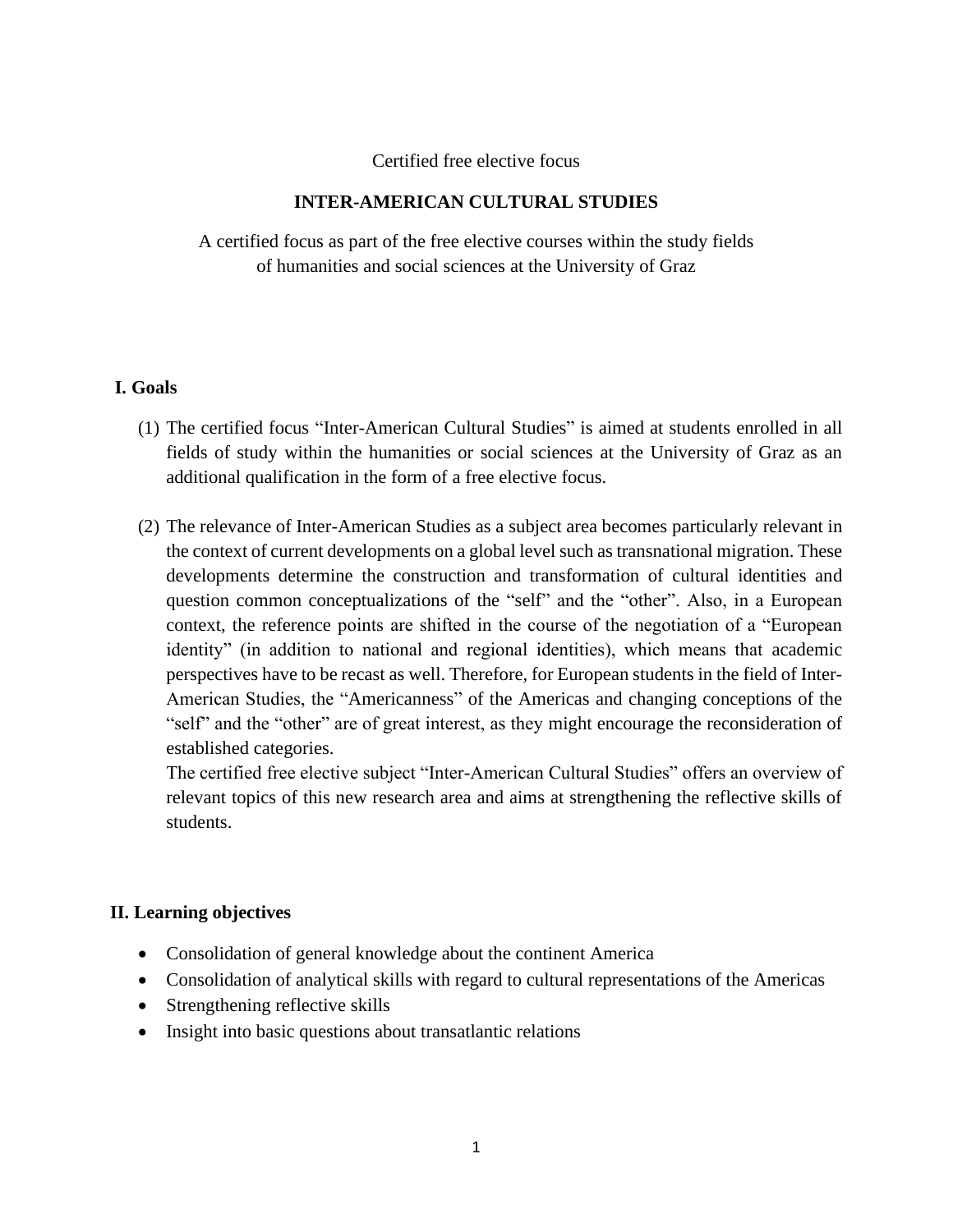## **III. Structure of the free elective focus**

(1) The free elective focus consists exclusively of compulsory subjects and comprises a total of 20 ECTS credits.

The following courses are to be completed within the free elective focus:

| Course title                                                 | Course         | Credits |
|--------------------------------------------------------------|----------------|---------|
|                                                              | type           |         |
| Introduction to Inter-American Studies: Methods, Topics, and | <b>PS</b>      | 3 ECTS  |
| Approaches                                                   |                |         |
| <b>Introduction to Regional Studies</b>                      | <b>PS</b>      | 3 ECTS  |
| <b>Inter-American Literary Studies</b>                       | <b>PS</b>      | 3 ECTS  |
| Genre/Periods: Topics in Inter-American Studies              | V <sub>O</sub> | 4 ECTS  |
| Genre/Periods: Approaches to Inter-American Studies          | V <sub>O</sub> | 4 ECTS  |
| Allg. lecture Romanistik                                     | VΟ             | 3 ECTS  |

## **IV. Teaching and learning methods**

- Lecture supported by multimedia
- Discussions of reading tasks
- Working in small groups
- Online support for students
- Implementation of projects during class

# **V. Certification**

(1) Students who complete this specialization (courses listed under III) as part of the free elective courses will receive a total of 20 ECTS credits and a certificate of academic success.

(2) The certificates are issued by the responsible head of the free elective focus.

# **VI. Participation requirements**

This focus is open to all students of social, humanities, environmental, regional, educational sciences and Catholic-theological faculties and to students of all subjects within the teaching program as well as the humanities and social science interdisciplinary studies such as gender studies.